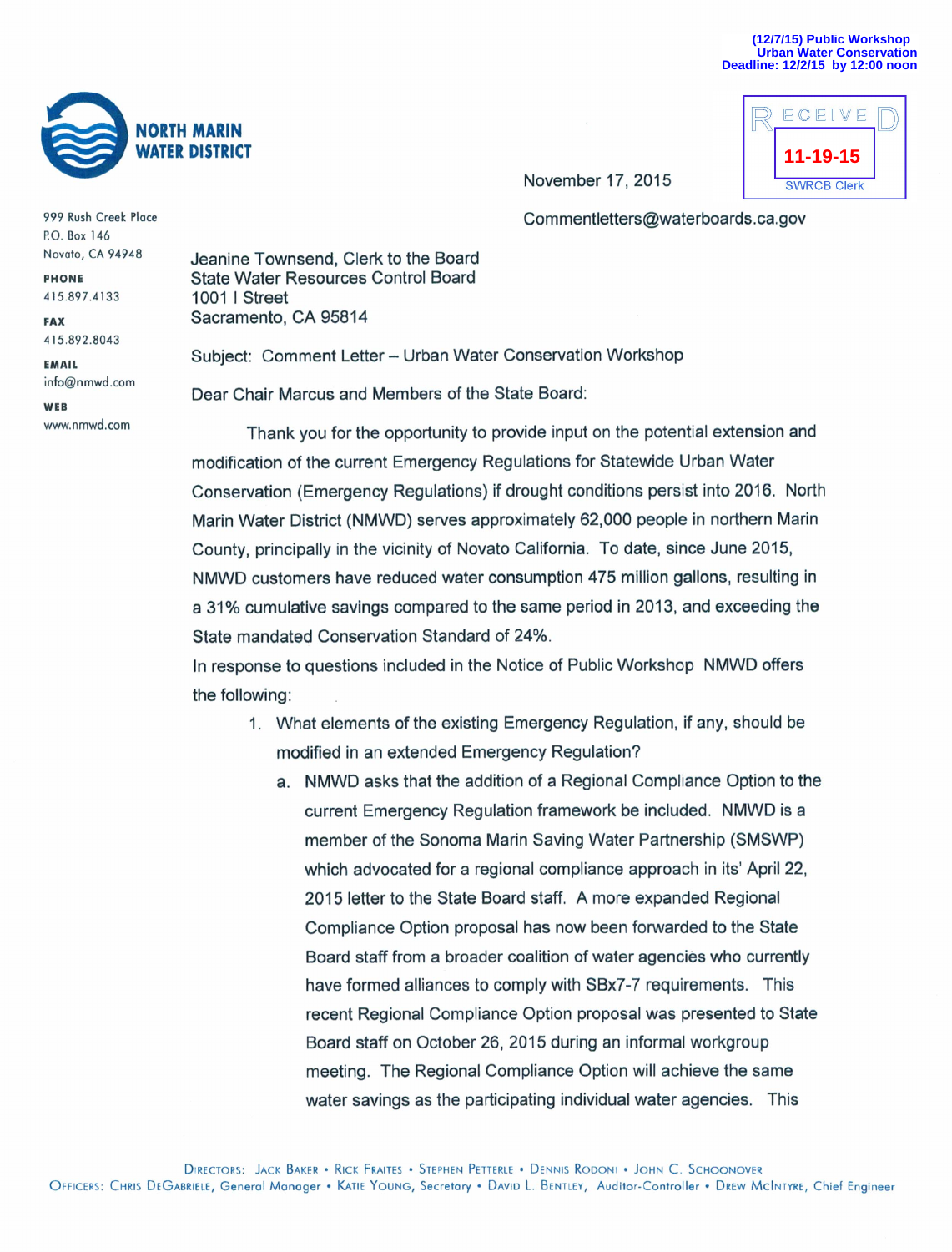Ms. Townsend SWRCB December 2, 2015 Page <sup>2</sup>

> option does not require any changes to individual water agency Conservation Standards, baselines or reported production figures and relies on voluntary participation from individual water agencies that choose to form a multiagency region to reach compliance with the State Water Resources Control Board's emergency regulation.

b. NMWD also asks that water production savings exceeding the Conservation Standards for a region or individual agency during the June 2015 through February 2016 period be "rolled over" and credited to the region or individual agency during any extension period. We ask that any proposed extension period, prospectively beginning on March 1, 2016, not restart from a perspective of no conservation savings to-date when a region or individual agency has ended the original measurement period with cumulative savings exceeding its Conservation Standard.

2. What additional data, if any, should the State Water Board be collecting through the Emergency Regulation and how would it be used?

- a. For future compliance evaluation purposes, NMWD requests State Board staff guidance to help standardize the methods used to account for bimonthly billing cycles and different number of days in each billing cycle. Water production information from water wholesalers are not always consistent between years because the wholesaler billing period does not always coincide with calendar month as now required for reporting. This request will provide more accurate data for comparison between current year and baseline year monthly reporting.
- b. For future applicability of the Conservation Standard for a region or individual agency, NMWD suggests the State Board collect available water storage information for that region or agency monthly.
- 3. How should the State Water Board account for precipitation after January 2016 in its implementation of any extension of the Emergency Regulation?
	- a. NMWD requests that any extension of Emergency Regulation beyond February 2016 include a trigger for regions or individual agencies based on a nexus between the mandated conservation standard and